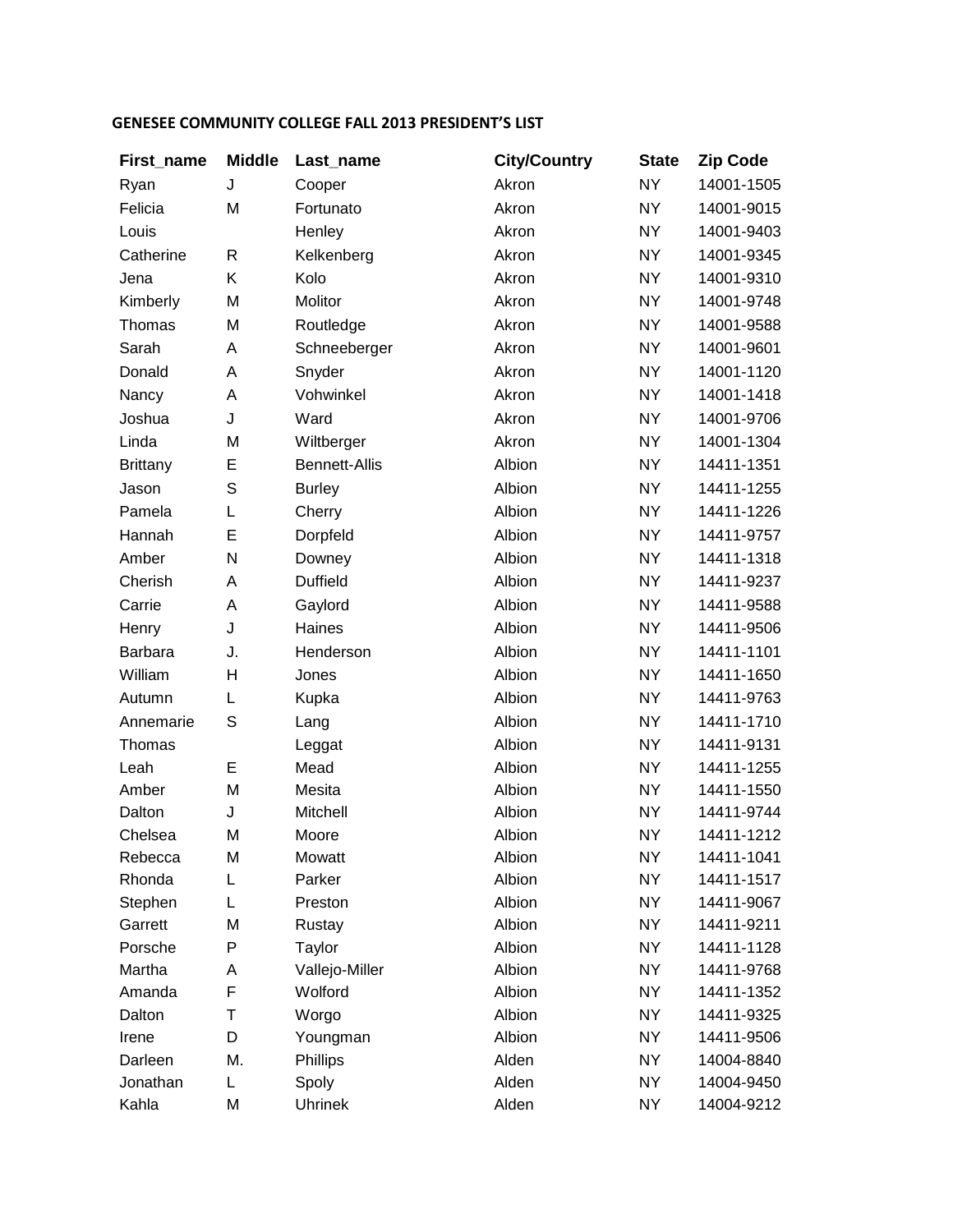| Chad            | Τ  | <b>Brade</b>    | Alexander             | <b>NY</b> | 14005-0139 |
|-----------------|----|-----------------|-----------------------|-----------|------------|
| Russell         | E  | <b>Brinkman</b> | Alexander             | <b>NY</b> | 14005      |
| Ashley          | L  | Husted          | Alexander             | <b>NY</b> | 14005-9780 |
| Kathleen        | Α  | Kwasniewski     | Alexander             | <b>NY</b> | 14005-9725 |
| Sarah           | E  | Loranty         | Alexander             | <b>NY</b> | 14005-9762 |
| Karly           | R  | Natalizia       | Alexander             | <b>NY</b> | 14005-9716 |
| Kyle            | B  | Natalizia       | Alexander             | <b>NY</b> | 14005-9716 |
| <b>Brittany</b> | E  | Taylor          | Alexander             | <b>NY</b> | 14005-9727 |
| Emmeline        | N  | Vacanti         | Alexander             | <b>NY</b> | 14005-9774 |
| Jenna           | B  | Wozniak         | Alexander             | <b>NY</b> | 14005-9711 |
| Anthony         | R  | Young           | Alexander             | <b>NY</b> | 14005      |
| Shannon         | М  | <b>Burdick</b>  | <b>Alfred Station</b> | <b>NY</b> | 14803-9751 |
| Holly           |    | Bergmann        | Arcade                | <b>NY</b> | 14009-9101 |
| Erica           | M  | Cheman          | Arcade                | <b>NY</b> | 14009-1317 |
| Kyla            | Α  | Glasner         | Arcade                | <b>NY</b> | 14009-1504 |
| <b>Brody</b>    | C  | Johnson         | Arcade                | <b>NY</b> | 14009-9738 |
| Ryan            | A  | Kersch          | Arcade                | <b>NY</b> | 14009-1401 |
| Caleb           |    | Lehmann         | Arcade                | <b>NY</b> | 14009-1336 |
| John            | Τ  | Meyers          | Arcade                | <b>NY</b> | 14009-1323 |
| Rebecca         | Α  | Zielinski       | Arcade                | <b>NY</b> | 14009-9624 |
| Timothy         | P  | <b>Bradley</b>  | Arkport               | <b>NY</b> | 14807-9789 |
| Jessica         | M  | Garrett         | Arkport               | <b>NY</b> | 14807-9521 |
| Jessica         |    | Pestle          | Arkport               | <b>NY</b> | 14807-9311 |
| Thomas          | M  | Beglinger       | Attica                | <b>NY</b> | 14011-9617 |
| Daniel          |    | <b>Boggs</b>    | Attica                | <b>NY</b> | 14011-1125 |
| Rebecca         | М  | Bykowski        | Attica                | <b>NY</b> | 14011-9412 |
| Dawn            | М. | Conti           | Attica                | <b>NY</b> | 14011      |
| Teresa          | M  | Conti           | Attica                | <b>NY</b> | 14011-9610 |
| Stephanie       | N  | Cyprus          | Attica                | <b>NY</b> | 14011-9419 |
| Rebecca         | А. | Gow             | Attica                | <b>NY</b> | 14011-9611 |
| Michelle        | R  | Irwin           | Attica                | NY        | 14011-9425 |
| Timothy         | S  | Klos            | Attica                | <b>NY</b> | 14011-1028 |
| Christopher     |    | Kroh            | Attica                | <b>NY</b> | 14011-9663 |
| Joseph          | М  | <b>Kubik</b>    | Attica                | <b>NY</b> | 14011-9662 |
| Todd            | M  | Lewinski        | Attica                | <b>NY</b> | 14011-9684 |
| Klarisa         | Κ  | Loft            | Attica                | <b>NY</b> | 14011-9425 |
| Thomas          | G  | Patterson       | Attica                | <b>NY</b> | 14011-1217 |
| John            | н  | Perry           | Attica                | <b>NY</b> | 14011-1219 |
| Randi           | Κ  | Prusak          | Attica                | <b>NY</b> | 14011-9625 |
| Keri            | A  | Ramsey          | Attica                | <b>NY</b> | 14011-9434 |
| Chase           | P  | Seiferth        | Attica                | <b>NY</b> | 14011-1003 |
| Michael         | Α  | Strumpf         | Attica                | <b>NY</b> | 14011-9563 |
| Gregory         | L  | Szmania         | Attica                | <b>NY</b> | 14011-9429 |
| Miranda         | D  | Walker          | Attica                | <b>NY</b> | 14011-1035 |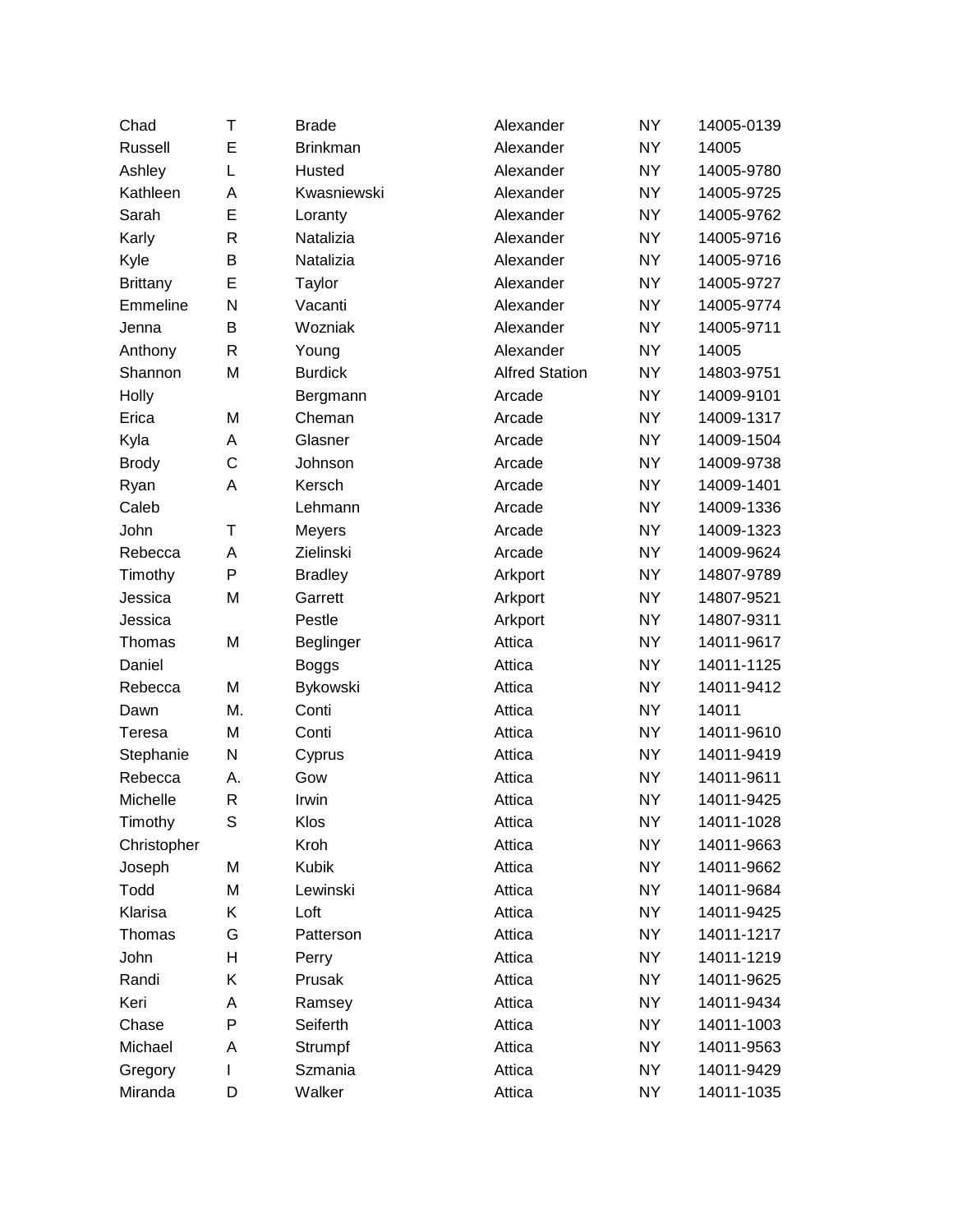| Jamie             | L            | Curry            | Avoca          | <b>NY</b> | 14809-0266 |
|-------------------|--------------|------------------|----------------|-----------|------------|
| David             | E            | Griffin          | Avon           | <b>NY</b> | 14414-9407 |
| Susan             | M            | <b>Kribbs</b>    | Avon           | <b>NY</b> | 14414-1383 |
| Kelsey            | E            | Temperato        | Avon           | <b>NY</b> | 14414-1109 |
| Donald            | A            | <b>Bouch</b>     | Basom          | <b>NY</b> | 14013-9717 |
| Kerry             | M            | <b>Mills</b>     | <b>Basom</b>   | <b>NY</b> | 14013-9779 |
| Charlene          | M            | Reuben           | Basom          | <b>NY</b> | 14013-9758 |
| Ryan              | M            | Thompson         | Basom          | <b>NY</b> | 14013-9706 |
| Jaime             | M            | <b>Bailey</b>    | Batavia        | <b>NY</b> | 14020-1607 |
| Matthew           | J            | <b>Bailey</b>    | Batavia        | <b>NY</b> | 14020-1539 |
| Robert            | J            | Barnard          | Batavia        | NY.       | 14020-2421 |
| Jenna             | L            | <b>Bauer</b>     | Batavia        | <b>NY</b> | 14020-9552 |
| Kimberly          | S            | <b>Beebe</b>     | Batavia        | <b>NY</b> | 14020-9465 |
| Rachael           | L            | Blackshear       | Batavia        | <b>NY</b> | 14020-1827 |
| Lyndsay           | Υ            | Bombard          | Batavia        | <b>NY</b> | 14020-1450 |
| Melissa           | А.           | <b>Bowen</b>     | <b>Batavia</b> | <b>NY</b> | 14020-1644 |
| Mariah            | L            | <b>Brennan</b>   | Batavia        | <b>NY</b> | 14020-2409 |
| <b>Brendan</b>    | F            | <b>Brown</b>     | Batavia        | <b>NY</b> | 14020-1216 |
| Natalie           | H            | <b>Brown</b>     | Batavia        | <b>NY</b> | 14020-9533 |
| Erika             | L            | <b>Bucci</b>     | Batavia        | <b>NY</b> | 14020-1502 |
| Dylan             | Κ            | <b>Buchholtz</b> | Batavia        | <b>NY</b> | 14020-3907 |
| Danielle          | Κ            | Cannella         | Batavia        | <b>NY</b> | 14020-1934 |
| Ariel             | L            | Corcoran         | Batavia        | <b>NY</b> | 14020-3415 |
| Joanne            | Κ            | Dacey            | Batavia        | <b>NY</b> | 14020-2943 |
| Laura             | $\mathsf{C}$ | DeLillo          | Batavia        | <b>NY</b> | 14020-9616 |
| Richard           | D            | DelPlato         | Batavia        | <b>NY</b> | 14020-1304 |
| Frank             | W            | Demmer           | Batavia        | <b>NY</b> | 14020-1609 |
| Taylor            | C            | Doty             | Batavia        | <b>NY</b> | 14020-1722 |
| Danielle          | M            | Eddy             | Batavia        | <b>NY</b> | 14020-3318 |
| Katie             | M            | Edenholm         | Batavia        | <b>NY</b> | 14020-2006 |
| Cortney           | M            | Edwards-Fenton   | <b>Batavia</b> | NY        | 14020-1432 |
| Chelsea           | $\mathsf{R}$ | Gerace           | Batavia        | <b>NY</b> | 14020-2514 |
| <b>Bernadette</b> | М.           | Goodenbery       | Batavia        | <b>NY</b> | 14020-3322 |
| Nickie            | N            | Hamer            | Batavia        | <b>NY</b> | 14020-1306 |
| <b>Brianna</b>    | N            | Hofert           | Batavia        | NY.       | 14020-9478 |
| Sarah             | J            | Hulburt-Emerson  | Batavia        | <b>NY</b> | 14020-2406 |
| Cathy             | A            | Jacques          | Batavia        | <b>NY</b> | 14020-1329 |
| Megan             | E            | Jacques          | Batavia        | <b>NY</b> | 14020-1163 |
| Michelle          | D            | Kantz            | Batavia        | <b>NY</b> | 14020-3341 |
| Kimberly          | J            | Kingsley         | Batavia        | NY.       | 14020-1750 |
| Sharon            |              | Knaudt           | Batavia        | NY.       | 14020-2422 |
| Megan             | Κ            | Mase             | Batavia        | NY.       | 14020-2732 |
| Koree             | Α            | McAllister       | Batavia        | <b>NY</b> | 14020-2035 |
| Matthew           | $\mathsf{R}$ | McJury           | Batavia        | NY.       | 14020-2722 |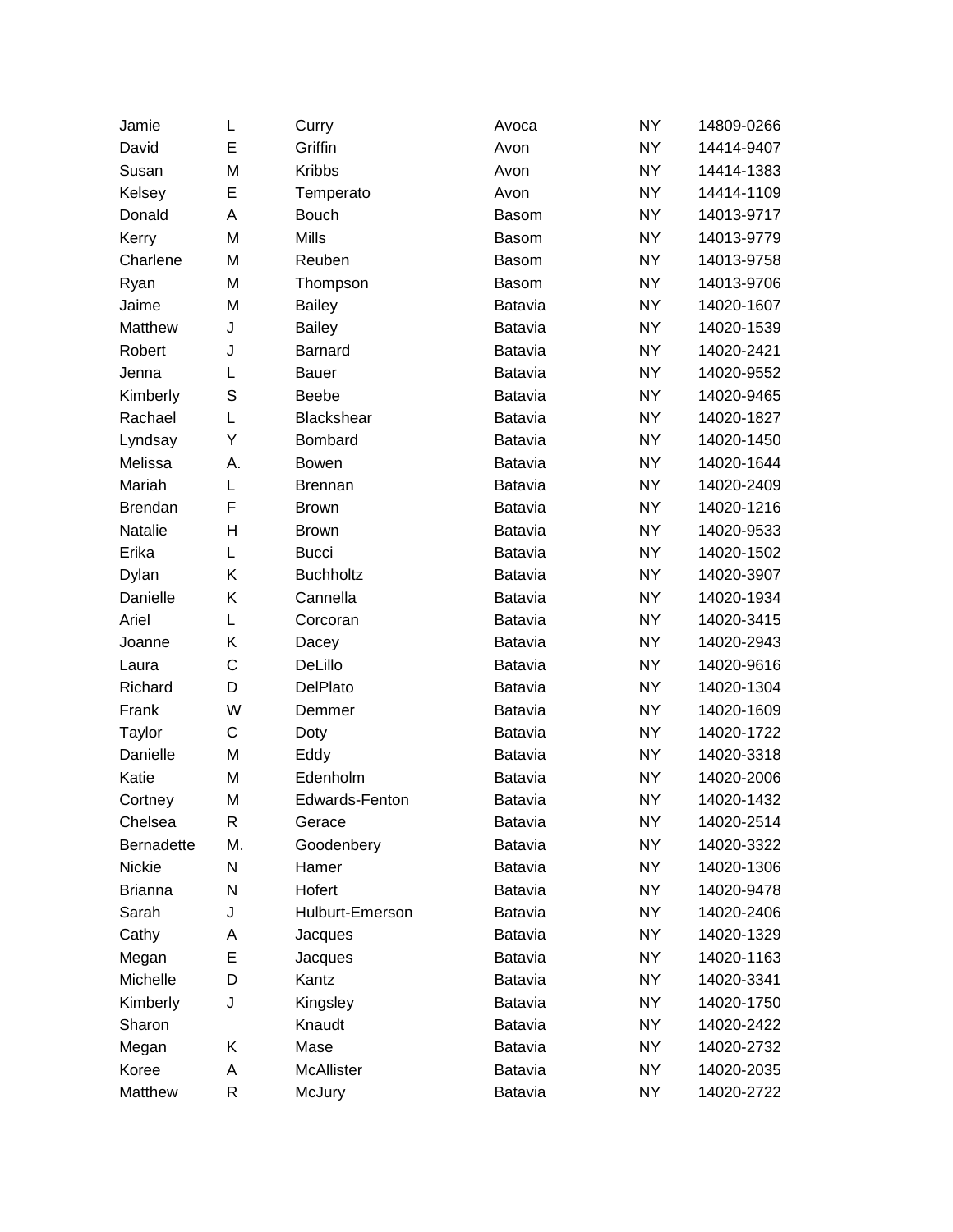| Rebecca         | D            | Meloon            | Batavia            | <b>NY</b> | 14020-1607 |
|-----------------|--------------|-------------------|--------------------|-----------|------------|
| Sydney          | Α            | Moag              | Batavia            | <b>NY</b> | 14020-3552 |
| Alexander       | S            | Muckle            | Batavia            | NY.       | 14020-3406 |
| Lucy            |              | Namaganda         | Batavia            | <b>NY</b> | 14020-2036 |
| <b>Brittney</b> | M            | <b>Okoniewski</b> | Batavia            | <b>NY</b> | 14020-2209 |
| Feyza           | G            | Osmancikli        | <b>Batavia</b>     | NY.       | 14020-3430 |
| Emma            | H            | Peirick           | Batavia            | <b>NY</b> | 14020-2216 |
| Maryssa         | J            | Peirick           | Batavia            | NY.       | 14020-2216 |
| Robynn          | Α            | Prichett          | Batavia            | <b>NY</b> | 14020-2811 |
| Andrea          | Κ            | Pursel            | Batavia            | NY.       | 14020-1753 |
| Ashley          | N            | Rippel            | Batavia            | NY.       | 14020-3301 |
| Kirsten         | E            | Rowland           | Batavia            | <b>NY</b> | 14020-9524 |
| Kimberly        | S            | Samuelson         | Batavia            | NY.       | 14020-1609 |
| <b>Brenda</b>   | M            | Smelski           | Batavia            | <b>NY</b> | 14020-9465 |
| Nicolette       | G            | Suozzi            | Batavia            | NY.       | 14020-3903 |
| Meghan          | M            | Tiede             | Batavia            | NY.       | 14020-9603 |
| Katie           | L            | Underhill         | Batavia            | <b>NY</b> | 14020-1916 |
| Morgan          | M            | Wagner            | Batavia            | NY.       | 14020-2641 |
| Donna           | M            | Williams          | Batavia            | <b>NY</b> | 14020-1101 |
| Michelle        | M            | Williams          | Batavia            | NY.       | 14020-1101 |
| Rebecca         | G            | Woodruff          | Batavia            | NY.       | 14020-3506 |
| Mara            | A            | <b>Brisbois</b>   | <b>Beaver Dams</b> | <b>NY</b> | 14812-9712 |
| Azure           | S            | Decker            | <b>Belmont</b>     | NY.       | 14813-9732 |
| Diana           | E            | <b>Bonilla</b>    | Bergen             | <b>NY</b> | 14416-9750 |
| Ellen           | $\mathsf{R}$ | Kirkpatrick       | Bergen             | NY.       | 14416-9409 |
| Janae           | L            | Stacy             | Bergen             | <b>NY</b> | 14416-9404 |
| <b>Briana</b>   | L            | Strassner         | Bergen             | NY.       | 14416-9529 |
| Meghan          | M            | Cartwright        | <b>Bliss</b>       | <b>NY</b> | 14024-9793 |
| Megan           | E            | Domes             | <b>Bliss</b>       | <b>NY</b> | 14024-9404 |
| Naomi           | L            | Hays              | <b>Bliss</b>       | NY.       | 14024-9737 |
| Carl            | R            | Lester            | Bloomfield         | NY        | 14469-9326 |
| Kayleigh        | Α            | Stone             | Bloomfield         | NY        | 14469-9393 |
| <b>Brandi</b>   | N            | <b>Baxter</b>     | <b>Brockport</b>   | <b>NY</b> | 14420-2059 |
| Danen           |              | Danielak          | <b>Brockport</b>   | <b>NY</b> | 14420-2405 |
| Amanda          | J            | Montgomery        | <b>Brockport</b>   | NY.       | 14420-1001 |
| Kelsee          | Α            | Putnam            | <b>Brockport</b>   | <b>NY</b> | 14420-9303 |
| James           | E            | Santos            | <b>Brockport</b>   | NY.       | 14420-2430 |
| Melissa         | A            | Scheidt           | <b>Brockport</b>   | <b>NY</b> | 14420-2659 |
| Heather         | M            | <b>Stevens</b>    | <b>Brockport</b>   | <b>NY</b> | 14420-9459 |
| Melissa         | B            | Sy                | <b>Brockport</b>   | NY.       | 14420-9418 |
| Ki'Atta         | S            | Whipset           | <b>Brockport</b>   | <b>NY</b> | 14420-2405 |
| Kayla           | M            | Wolf              | <b>Brockport</b>   | NY.       | 14420-1439 |
| Leon            | C            | Antoine           | Brooklyn           | NY.       | 11207-5008 |
| Jordan          | Τ            | Scarborough       | Brooklyn           | NY.       | 11238-6137 |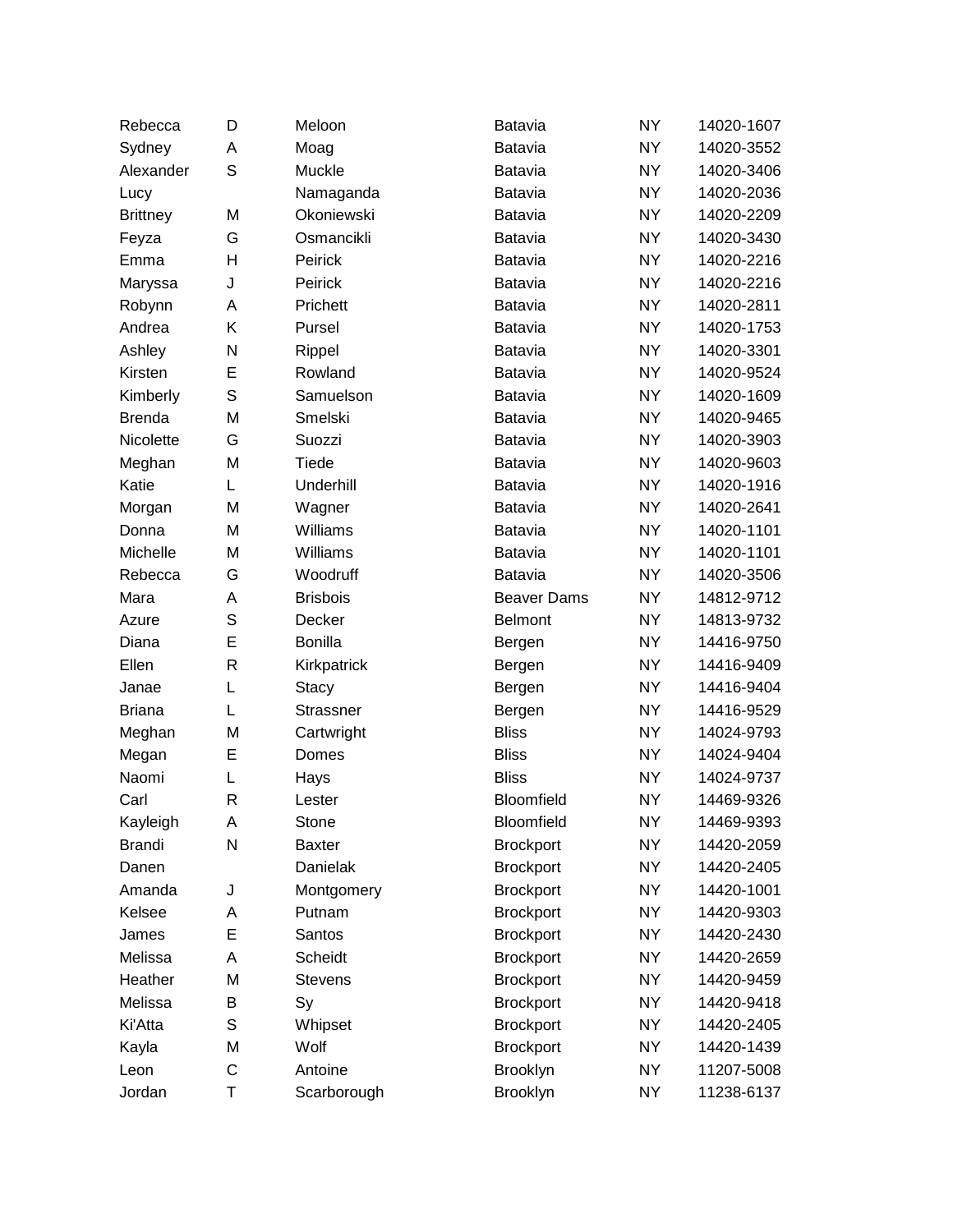| Xuran         |              | Xie              | Brooklyn               | <b>NY</b> | 11204-5917 |
|---------------|--------------|------------------|------------------------|-----------|------------|
| Tyler         | C            | Annalora         | <b>Buffalo</b>         | <b>NY</b> | 14217-2632 |
| Walter        | L            | Ball             | <b>Buffalo</b>         | <b>NY</b> | 14204-1354 |
| Shawn         | $\mathsf{C}$ | <b>Bulow</b>     | <b>Buffalo</b>         | <b>NY</b> | 14215-1513 |
| Katelyn       | M            | Gindele          | <b>Buffalo</b>         | <b>NY</b> | 14224-1215 |
| Vanessa       | M            | Hennegan         | <b>Buffalo</b>         | <b>NY</b> | 14211-2159 |
| Dashawna      |              | Jenifer          | <b>Buffalo</b>         | <b>NY</b> | 14215-1218 |
| Steven        |              | Requena          | <b>Buffalo</b>         | <b>NY</b> | 14201-1341 |
| Amanda        | R            | Smith            | <b>Buffalo</b>         | <b>NY</b> | 14226-4448 |
| Kevin         | Α            | Witt             | <b>Buffalo</b>         | <b>NY</b> | 14226-2852 |
| Emily         | J            | Whitehead        | <b>Burt</b>            | <b>NY</b> | 14028-9724 |
| Kelsey        |              | Boyd             | <b>Byron</b>           | <b>NY</b> | 14422-9716 |
| Kari          | S            | Campbell         | <b>Byron</b>           | <b>NY</b> | 14422-9722 |
| Kayla         |              | Curry            | <b>Byron</b>           | <b>NY</b> | 14422-0394 |
| Dawn          | M            | Fooks            | <b>Byron</b>           | <b>NY</b> | 14422-9536 |
| Mary-Grace    | J            | Gabalski         | <b>Byron</b>           | <b>NY</b> | 14422-9414 |
| Dakota        |              | Longhini         | <b>Byron</b>           | <b>NY</b> | 14422-9729 |
| Constance     | M            | Eadie            | Caledonia              | <b>NY</b> | 14423-9529 |
| Robert        | C            | Garland          | Caledonia              | <b>NY</b> | 14423-9583 |
| Sarah         | Α            | Gray             | Caledonia              | <b>NY</b> | 14423-1220 |
| Jill          | L.           | Keenan           | Caledonia              | <b>NY</b> | 14423-9506 |
| Katharine     | A            | Marble           | Caledonia              | <b>NY</b> | 14423-1236 |
| Kristina      | E            | Marble           | Caledonia              | <b>NY</b> | 14423-1236 |
| Joseph        | $\mathsf{P}$ | <b>Stein</b>     | Caledonia              | <b>NY</b> | 14423-9708 |
| Mollie        | J            | Ringelberg       | Canaseraga             | <b>NY</b> | 14822-9772 |
| Michelle      | $\mathsf{C}$ | Delude           | Castile                | <b>NY</b> | 14427-9700 |
| <b>Briana</b> | L            | Dembinski        | Castile                | <b>NY</b> | 14427-9620 |
| Victoria      | M            | Greenaker        | Castile                | <b>NY</b> | 14427-9703 |
| Evelyn        | B            | Mehlenbacher     | Castile                | <b>NY</b> | 14427-9736 |
| Andrea        | L            | Sommer           | Castile                | NY.       | 14427-9612 |
| Kelsey        | J            | Weaver           | Castile                | <b>NY</b> | 14427-9631 |
| Hannah        | L            | <b>Bitterman</b> | Chaffee                | NY        | 14030-9411 |
| Tara          | L            | Clouse           | Chaffee                | <b>NY</b> | 14030-9402 |
| Kaileigh      | E            | Domster          | Chaffee                | <b>NY</b> | 14030-9728 |
| Rebekah       | A            | Kohlbacher       | Chaffee                | <b>NY</b> | 14030-9403 |
| Kelly         | Α            | Schubert         | Chaffee                | NY.       | 14030-9807 |
| Justin        | В            | Montagno         | Churchville            | NY.       | 14428-9345 |
| Daniel        | M            | van Leeuwen      | Churchville            | <b>NY</b> | 14428-9781 |
| Justin        | J            | Popp             | <b>Clarence Center</b> | <b>NY</b> | 14032-9616 |
| Kassandra     | M            | Sutton           | Clarendon              | NY.       | 14429      |
| Tara          | Α            | <b>Beckens</b>   | <b>Clifton Springs</b> | <b>NY</b> | 14432-9791 |
| Miranda       | Κ            | McKinney         | Cohocton               | NY.       | 14826-9432 |
| Elizabeth     | Α            | Flanagan         | Conesus                | <b>NY</b> | 14435-9550 |
| Nathan        | M            | Flanagan         | Conesus                | NY.       | 14435-9550 |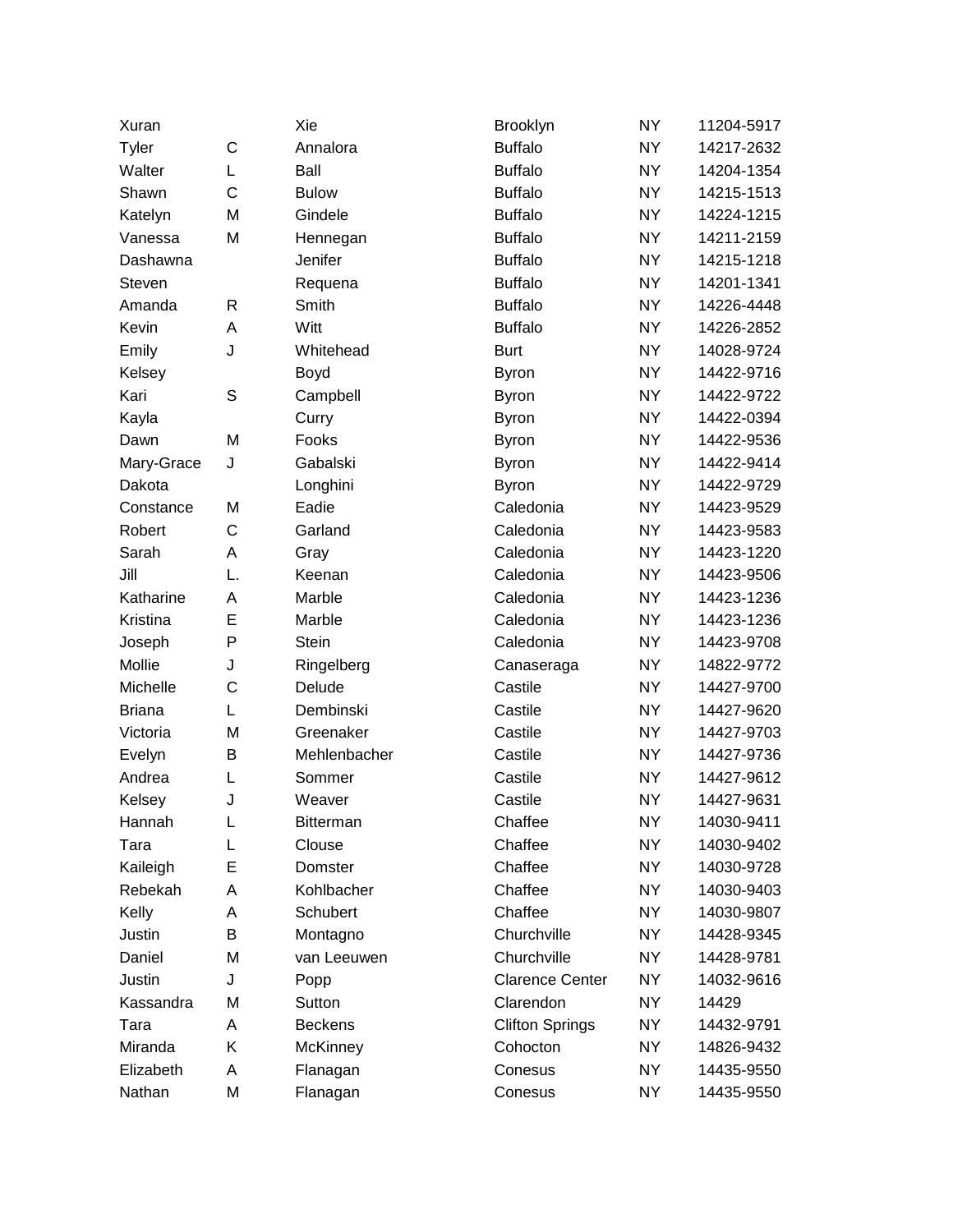| <b>Bryan</b>    | L            | <b>McKinley</b>  | Conesus       | <b>NY</b> | 14435-9517 |
|-----------------|--------------|------------------|---------------|-----------|------------|
| Allison         | L            | Spencer          | Conesus       | <b>NY</b> | 14435-9739 |
| Heather         | M            | <b>Balcerzak</b> | Corfu         | <b>NY</b> | 14036-9587 |
| Ryan            | R            | <b>Burdick</b>   | Corfu         | <b>NY</b> | 14036-9717 |
| Lisa            | $\mathsf{R}$ | Carman           | Corfu         | <b>NY</b> | 14036-9590 |
| Derek           | T            | Cory             | Corfu         | <b>NY</b> | 14036-9720 |
| Joelle          | Κ            | Fugle            | Corfu         | <b>NY</b> | 14036-9712 |
| Jennie          | V            | Lipinski         | Corfu         | <b>NY</b> | 14036-9655 |
| Taylor          | M            | Patterson        | Corfu         | <b>NY</b> | 14036-9662 |
| Dustin          | L            | Pratt            | Corfu         | <b>NY</b> | 14036-9511 |
| Justin          | S            | Rodland          | Corfu         | <b>NY</b> | 14036-9706 |
| Kevin           | J            | Marek            | Crittenden    | <b>NY</b> | 14038-0173 |
| Rebecca         | C            | Cobin            | Dale          | <b>NY</b> | 14039-9606 |
| Mirandah        | L            | Hendershot       | Dalton        | <b>NY</b> | 14836-9704 |
| Erin            | M            | Howe             | Dalton        | <b>NY</b> | 14836      |
| Carrie          | A            | White            | Dalton        | <b>NY</b> | 14836-9722 |
| Shelly          | A            | Ames             | Dansville     | <b>NY</b> | 14437-9628 |
| Tricia          | A            | Ames             | Dansville     | <b>NY</b> | 14437-9034 |
| Ryan            | M            | <b>Backus</b>    | Dansville     | <b>NY</b> | 14437-1036 |
| Kathi           | L            | <b>Blaise</b>    | Dansville     | <b>NY</b> | 14437-9675 |
| Mildaymig       | A            | Cueto            | Dansville     | <b>NY</b> | 14437-1327 |
| Peter           | J            | Donlon           | Dansville     | <b>NY</b> | 14437-1238 |
| Sarah           | E            | Graves           | Dansville     | <b>NY</b> | 14437-9788 |
| Keara           | L            | Hartson          | Dansville     | <b>NY</b> | 14437-9504 |
| Frank           | J            | Ikeler           | Dansville     | <b>NY</b> | 14437-1424 |
| Karson          | Κ            | LaForce          | Dansville     | <b>NY</b> | 14437-1628 |
| Erica           | M            | Legros           | Dansville     | <b>NY</b> | 14437-1044 |
| Lori            | A            | Losey            | Dansville     | <b>NY</b> | 14437-1251 |
| <b>Brittany</b> | E            | Page             | Dansville     | <b>NY</b> | 14437-9154 |
| Donna           | P            | Schmitz          | Dansville     | NY.       | 14437-1238 |
| Timothy         | R            | Schmitz          | Dansville     | <b>NY</b> | 14437-1238 |
| Kaylynn         | R            | Stanley          | Dansville     | NY        | 14437-9043 |
| Tomasz          |              | Swiderek         | Dansville     | <b>NY</b> | 14437-1334 |
| Cassandra       | J            | Welch            | Dansville     | <b>NY</b> | 14437-9776 |
| Rachel          | Е            | West             | Dansville     | <b>NY</b> | 14437-1621 |
| Sandra          | L            | <b>Buxton</b>    | Darien Center | <b>NY</b> | 14040-9722 |
| Christina       | Α            | Haniszewski      | Darien Center | <b>NY</b> | 14040-9520 |
| William         | Τ            | Karches          | Darien Center | <b>NY</b> | 14040-9607 |
| Amanda          | M            | Lewis            | Darien Center | <b>NY</b> | 14040-9751 |
| Jennifer        | M            | <b>McNutt</b>    | Darien Center | <b>NY</b> | 14040-9751 |
| Rose            | J            | Wagner           | Darien Center | <b>NY</b> | 14040-9742 |
| Rachel          | E            | Walker           | Darien Center | <b>NY</b> | 14040-9619 |
| Hannah          | M            | Zimmermann       | Darien Center | <b>NY</b> | 14040-9742 |
| Tika            | R            | Isaacs           | Delevan       | <b>NY</b> | 14042-9652 |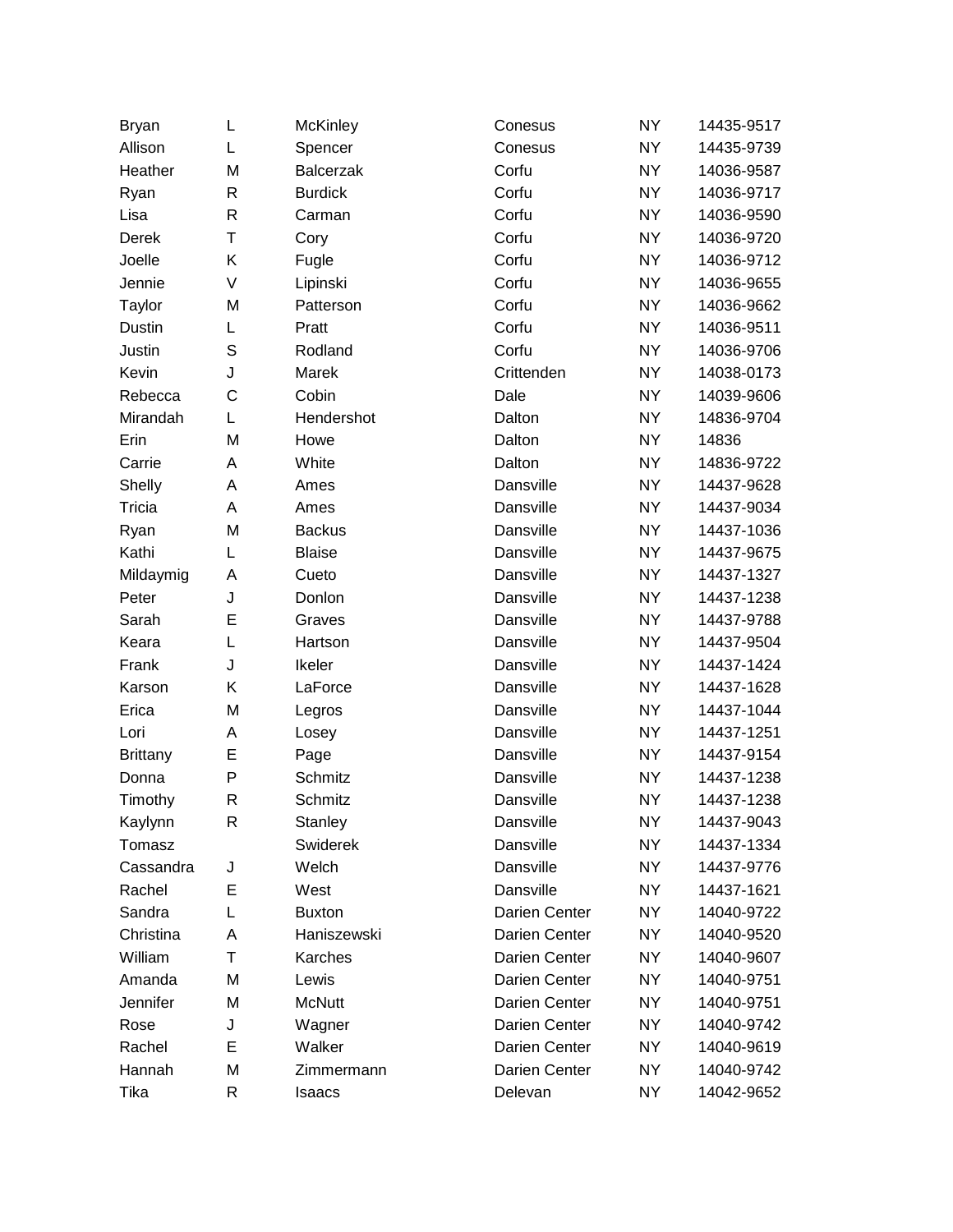| Jessica     | N  | Kelley         | Delevan             | <b>NY</b> | 14042-0687 |
|-------------|----|----------------|---------------------|-----------|------------|
| Suzannah    | R  | Olear          | Delevan             | <b>NY</b> | 14042-9739 |
| Katie       | L  | Smith          | Delevan             | <b>NY</b> | 14042-9781 |
| Alexander   | P  | <b>Stewart</b> | Delevan             | <b>NY</b> | 14042-9699 |
| Kaitlyn     | E  | Wenke          | Delevan             | <b>NY</b> | 14042-9448 |
| Wendy       | H  | Willard        | Delevan             | NY.       | 14042-9420 |
| Amber       | V  | Keicher        | East Aurora         | <b>NY</b> | 14052-9523 |
| Kathryn     | M  | Manganaro      | East Aurora         | <b>NY</b> | 14052-9608 |
| Nicole      | L  | <b>Draves</b>  | East Bethany        | <b>NY</b> | 14054-9802 |
| Peter       | I  | Hollands       | East Bethany        | <b>NY</b> | 14054-9726 |
| Julliane    | N  | Ingalls        | East Bethany        | <b>NY</b> | 14054-9770 |
| Mandy       | N  | Morrow         | East Bethany        | <b>NY</b> | 14054-9620 |
| Emily       | E  | Pelton         | East Bethany        | <b>NY</b> | 14054-9770 |
| Alexander   |    | Uptegrove      | East Bethany        | <b>NY</b> | 14054-9712 |
| Grace       | Α  | Elvers         | <b>East Concord</b> | <b>NY</b> | 14055-9728 |
| Sarah       | J  | Norway         | East Pembroke       | NY.       | 14056-0176 |
| Christopher | M  | Green          | Elba                | <b>NY</b> | 14058-9721 |
| Marci       | J  | Jonathan       | Elba                | NY.       | 14058-9520 |
| Sarah       | N  | Laudico        | Elba                | <b>NY</b> | 14058-9729 |
| Tabitha     | S  | Moreland       | Elba                | <b>NY</b> | 14058-9514 |
| Jessica     | M  | Padilla        | Elba                | NY.       | 14058      |
| Samantha    | L  | Pangrazio      | Elba                | <b>NY</b> | 14058-9707 |
| Elizabeth   | Α  | Zimmer         | Elba                | <b>NY</b> | 14058-9739 |
| Angelina    | M  | Hoppough       | Fairport            | <b>NY</b> | 14450-1456 |
| Christine   | Α  | Lehmann        | Fairport            | <b>NY</b> | 14450-3026 |
| Naomi       | R  | Keeler         | Fillmore            | NY.       | 14735-8603 |
| Erin        | Τ  | Carter         | Freedom             | <b>NY</b> | 14065-9518 |
| Juli        | M  | Kennedy        | Freedom             | <b>NY</b> | 14065-9719 |
| Heather     | R. | Parsons        | Freedom             | <b>NY</b> | 14065-9710 |
| Sharon      | Μ  | Cooper         | Gasport             | <b>NY</b> | 14067-9415 |
| Karen       | L  | Hagar-Flick    | Gasport             | <b>NY</b> | 14067-9375 |
| Rachel      | Α  | Harrington     | Geneseo             | <b>NY</b> | 14454-9524 |
| Kristina    | ı  | Lowry          | Geneseo             | <b>NY</b> | 14454-9553 |
| Stephanie   |    | Ludlow         | Geneseo             | <b>NY</b> | 14454-9717 |
| Sarah       |    | May            | Geneseo             | <b>NY</b> | 14454-9526 |
| Peter       | J  | Savino         | Geneseo             | <b>NY</b> | 14454-1109 |
| Trista      | A  | Teitsworth     | Groveland           | <b>NY</b> | 14462-9529 |
| David       |    | Wysocki        | Hamburg             | <b>NY</b> | 14075-3603 |
| Curt        | C. | Crumb          | Hamlin              | <b>NY</b> | 14464-9403 |
| Rhonda      | M  | Haynes         | Hamlin              | <b>NY</b> | 14464-9376 |
| Kade        | S  | McConnell      | Hamlin              | <b>NY</b> | 14464-9602 |
| Shelby      | M  | Wallenhorst    | Hamlin              | <b>NY</b> | 14464-9360 |
| Jaycee      | P  | Adams          | Hilton              | <b>NY</b> | 14468-9347 |
| Michaela    | P  | <b>Burns</b>   | Hilton              | NY.       | 14468-1340 |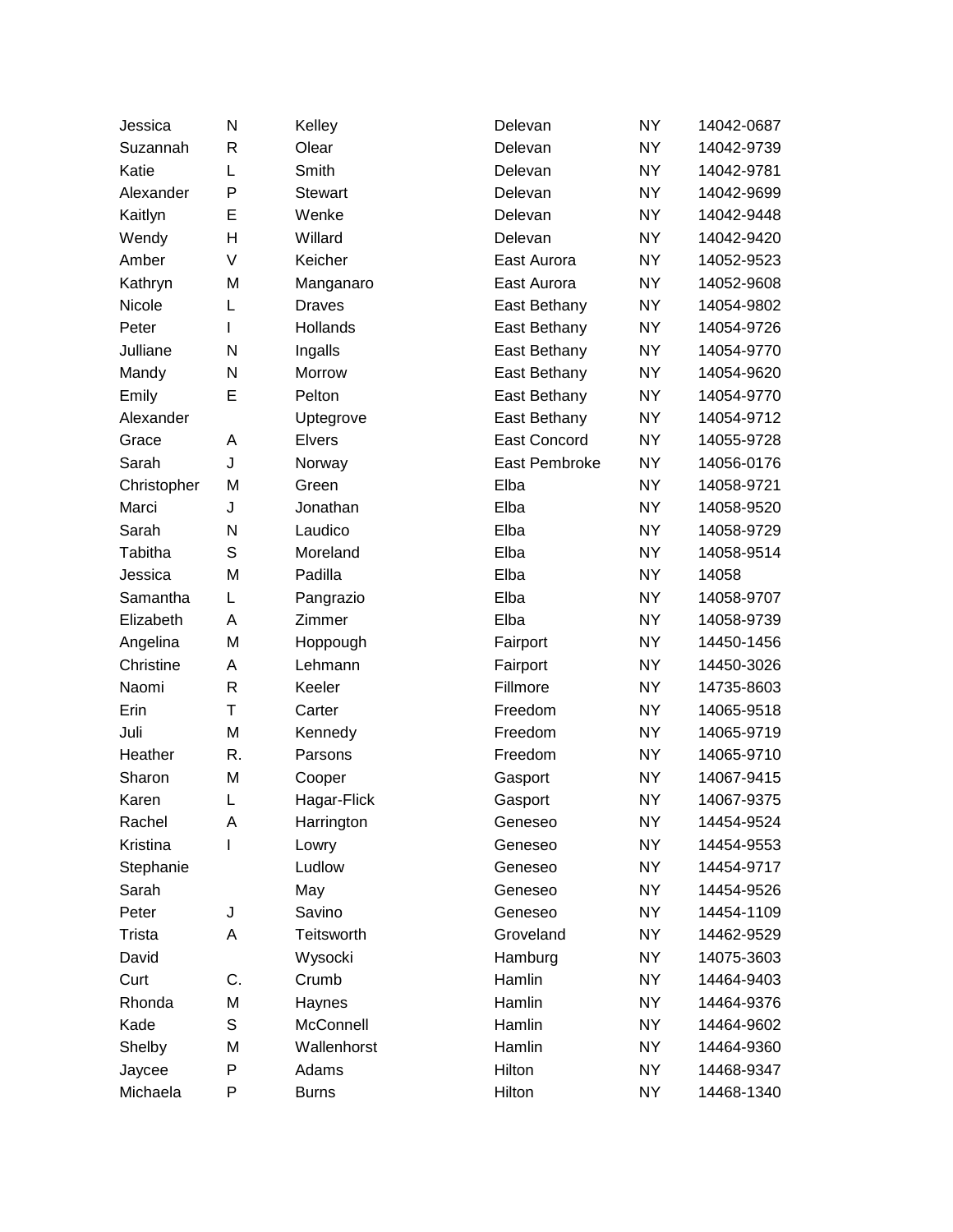| Kimberly        | M            | French          | Hilton        | <b>NY</b> | 14468-1303 |
|-----------------|--------------|-----------------|---------------|-----------|------------|
| Jennifer        | B            | Bognar          | Holland       | <b>NY</b> | 14080-9413 |
| Jeremiah        | C            | Bonning         | Holland       | <b>NY</b> | 14080      |
| Liza            | L            | Fischer         | Holland       | <b>NY</b> | 14080-9523 |
| Chevon          | $\mathsf{R}$ | Groves          | Holland       | <b>NY</b> | 14080-9558 |
| Jaime           |              | Richards        | Holland       | <b>NY</b> | 14080-9614 |
| Savannah        | M            | Amedick         | Holley        | <b>NY</b> | 14470-9302 |
| Robert          | $\mathsf{R}$ | Baylor          | Holley        | <b>NY</b> | 14470-1050 |
| Jessica         | L            | <b>Brien</b>    | Holley        | <b>NY</b> | 14470-9044 |
| Priscilla       | Α            | Hills           | Holley        | NY.       | 14470-1013 |
| Lindsay         | N            | Smith           | Holley        | <b>NY</b> | 14470-9057 |
| Marianne        | M            | Sprague         | Holley        | <b>NY</b> | 14470-1007 |
| Chelsea         | V            | <b>Briglin</b>  | Honeoye Falls | <b>NY</b> | 14472-9044 |
| Nina            | F            | Close           | Honeoye Falls | <b>NY</b> | 14472-1302 |
| Julie           | A            | Evanchik        | Hornell       | <b>NY</b> | 14843-9474 |
| Kristen         | L            | <b>New</b>      | Hornell       | <b>NY</b> | 14843-9678 |
| Alicia          | M            | Twichell        | Hornell       | <b>NY</b> | 14843-1234 |
| Samantha        | D            | Swearingen      | Horseheads    | <b>NY</b> | 14845-7277 |
| Henry           | J            | <b>Butler</b>   | Houghton      | <b>NY</b> | 14744-8768 |
| Ashley          | M            | <b>Ricketts</b> | Houghton      | NY.       | 14744-8730 |
| <b>Brittany</b> | L            | Denby           | Hunt          | <b>NY</b> | 14846-9705 |
| Laurie          | Α            | Mosko           | Hunt          | <b>NY</b> | 14846-9752 |
| Isaac           | R            | Church          | Java Center   | <b>NY</b> | 14082-9602 |
| Danielle        | E            | Kinney          | Java Village  | <b>NY</b> | 14083      |
| Matthew         | W            | Klick           | Kendall       | <b>NY</b> | 14476-9708 |
| Darcey          | C            | Schulwitz       | Kendall       | <b>NY</b> | 14476-9748 |
| Kelli           | E            | Napolitano      | Kent          | NY.       | 14477-9612 |
| Casey           | M            | Arthur          | LeRoy         | <b>NY</b> | 14482-9122 |
| <b>Betsy</b>    | М.           | Griffith        | LeRoy         | NY.       | 14482      |
| Jaclyn          | S            | Jones           | LeRoy         | <b>NY</b> | 14482-9715 |
| Rebekah         | J            | Miller          | LeRoy         | <b>NY</b> | 14482      |
| Timothy         | М.           | Niccloy         | LeRoy         | <b>NY</b> | 14482-1106 |
| Shelbi          | N            | O'Geen          | LeRoy         | <b>NY</b> | 14482-9114 |
| Erica           | A            | Parker          | LeRoy         | <b>NY</b> | 14482-1508 |
| Nicole          | L            | Polisoto        | LeRoy         | <b>NY</b> | 14482-1432 |
| Ashley          | M            | Russo           | LeRoy         | <b>NY</b> | 14482-1504 |
| William         | н            | <b>Simmons</b>  | LeRoy         | <b>NY</b> | 14482-8926 |
| Jordan          | В            | Tillotson       | LeRoy         | <b>NY</b> | 14482-8980 |
| Taylor          | N            | Tillotson       | LeRoy         | <b>NY</b> | 14482-8980 |
| Timothy         | J            | Vellekoop       | LeRoy         | <b>NY</b> | 14482-1517 |
| Hailey          | E            | White           | LeRoy         | <b>NY</b> | 14482-1227 |
| Matthew         | W            | Yacuzzo         | LeRoy         | <b>NY</b> | 14482-1001 |
| Alexandrea      | D            | Zoccali         | LeRoy         | <b>NY</b> | 14482-1402 |
| Anna            | E            | Adams           | Lima          | <b>NY</b> | 14485-9745 |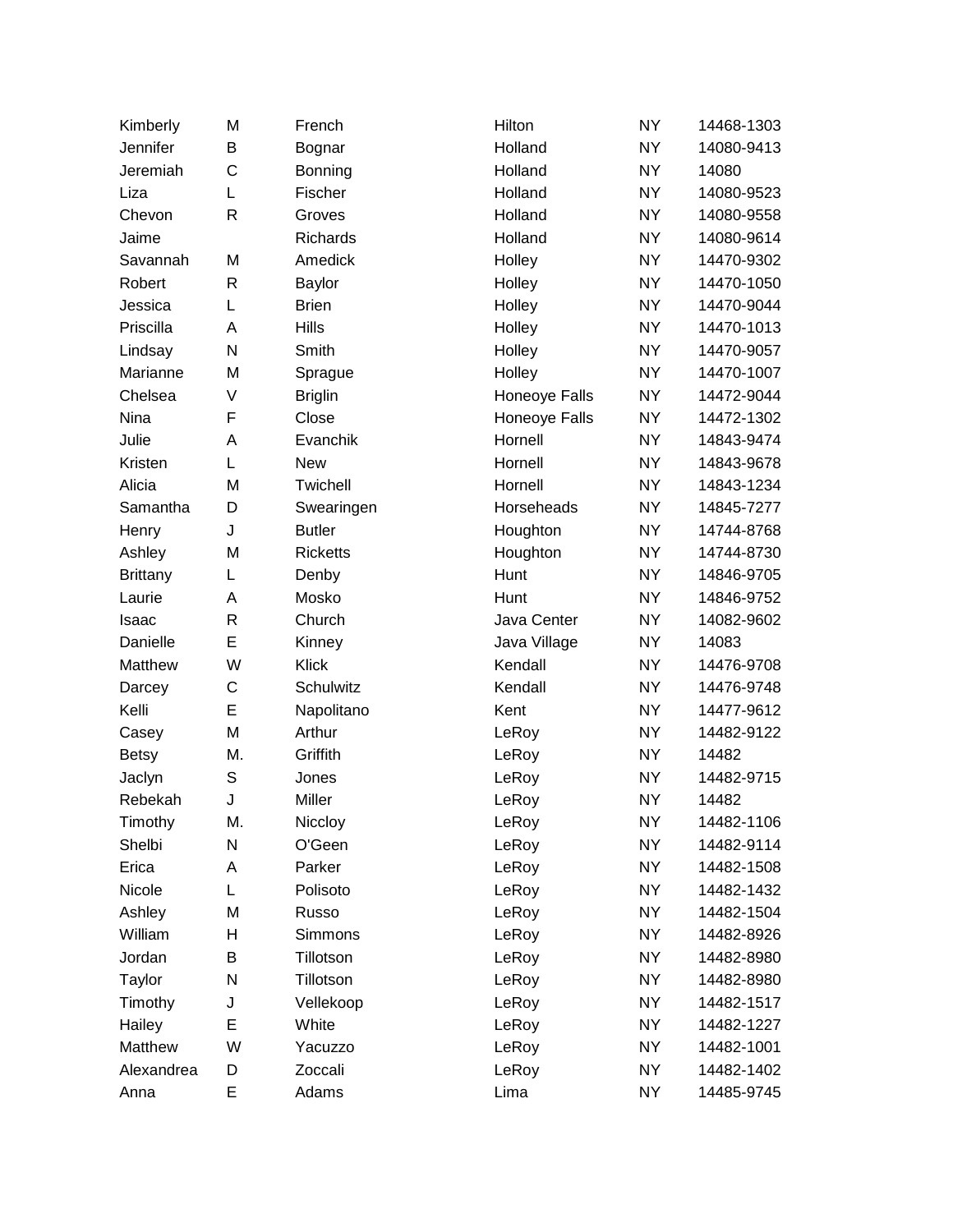| Lindsay         | A  | Kober         | Lima                | <b>NY</b> | 14485-9584 |
|-----------------|----|---------------|---------------------|-----------|------------|
| Erica           | M  | Klein         | Livonia             | <b>NY</b> | 14487-9781 |
| Andrea          | L  | Massey        | Livonia             | <b>NY</b> | 14487-9511 |
| Candice         | L  | Murphy        | Livonia             | <b>NY</b> | 14487-9609 |
| Dorene          | R  | Palmer        | Livonia             | <b>NY</b> | 14487-9634 |
| Shannon         | Α  | VanNorman     | Livonia             | <b>NY</b> | 14487-9725 |
| Gregory         | D  | Bow           | Lyndonville         | <b>NY</b> | 14098-9803 |
| Mandy           | Κ  | Moore         | Lyndonville         | <b>NY</b> | 14098-9600 |
| Elijah          | J  | Simon         | Lyndonville         | <b>NY</b> | 14098-9783 |
| Mary            | H  | Shaw          | Lyons               | <b>NY</b> | 14489-1522 |
| David           | Τ  | Ellsworth     | Macedon             | <b>NY</b> | 14502-8916 |
| Douglas         |    | Ellsworth     | Macedon             | <b>NY</b> | 14502-8916 |
| Joseph          | R  | Lubanski      | Macedon             | <b>NY</b> | 14502-8701 |
| Melissa         | C  | Fuchs         | Marilla             | <b>NY</b> | 14102-9719 |
| Robin           | А. | Alexander     | Medina              | <b>NY</b> | 14103      |
| Ashley          | L  | Allen         | Medina              | <b>NY</b> | 14103-1300 |
| Hailee          | M  | Bane          | Medina              | <b>NY</b> | 14103-1050 |
| Alexander       | н  | Benson        | Medina              | <b>NY</b> | 14103-9685 |
| Eric            | S  | <b>Bouter</b> | Medina              | <b>NY</b> | 14103-1602 |
| Jordan          | M  | Chinn         | Medina              | <b>NY</b> | 14103-1618 |
| Kalie           | L  | Curtin        | Medina              | <b>NY</b> | 14103-9594 |
| Laurie          | J  | Dunn          | Medina              | <b>NY</b> | 14103-1846 |
| Charissa        | В  | Farnsworth    | Medina              | <b>NY</b> | 14103-9578 |
| Amber           | M  | Fortunato     | Medina              | <b>NY</b> | 14103-9211 |
| Christina       | H  | Greco         | Medina              | <b>NY</b> | 14103-1649 |
| Samuel          | L  | Henry         | Medina              | <b>NY</b> | 14103-9706 |
| Amy             | E  | Jackson       | Medina              | <b>NY</b> | 14103-1236 |
| Vanessa         | L  | King          | Medina              | <b>NY</b> | 14103-1348 |
| Katharine       | M  | Mazur         | Medina              | <b>NY</b> | 14103-9524 |
| Shawn           | P  | Nicholson     | Medina              | <b>NY</b> | 14103-1718 |
| Joshua          | W  | Olejniczak    | Medina              | <b>NY</b> | 14103-9434 |
| <b>Brenda</b>   | L  | Phillips      | Medina              | <b>NY</b> | 14103-1540 |
| <b>Brandon</b>  | H  | Smith         | Medina              | <b>NY</b> | 14103-9531 |
| Rikki-Jo        | M  | Way           | Medina              | <b>NY</b> | 14103-9703 |
| <b>Brad</b>     | P  | Wilson        | Medina              | <b>NY</b> | 14103-1827 |
| Rhonda          | M  | Wright        | Medina              | <b>NY</b> | 14103      |
| Matthew         | C  | Crosby        | Middleport          | <b>NY</b> | 14105-1216 |
| Christine       | S  | Furmanek      | Middleport          | <b>NY</b> | 14105-9610 |
| Steven          | M  | King          | Middleport          | <b>NY</b> | 14105-1008 |
| Michelle        | L. | Parker        | Middleport          | <b>NY</b> | 14105-9713 |
| Cierra          | R  | Samanka       | Middleport          | <b>NY</b> | 14105-9724 |
| <b>Brigitte</b> | Α  | Schweigert    | Middleport          | <b>NY</b> | 14105-1326 |
| Jordan          | E  | Griffiths     | Milford             | <b>NY</b> | 13807-2110 |
| Julie Lynn      | C  | Flanagan      | <b>Mount Morris</b> | <b>NY</b> | 14510-1213 |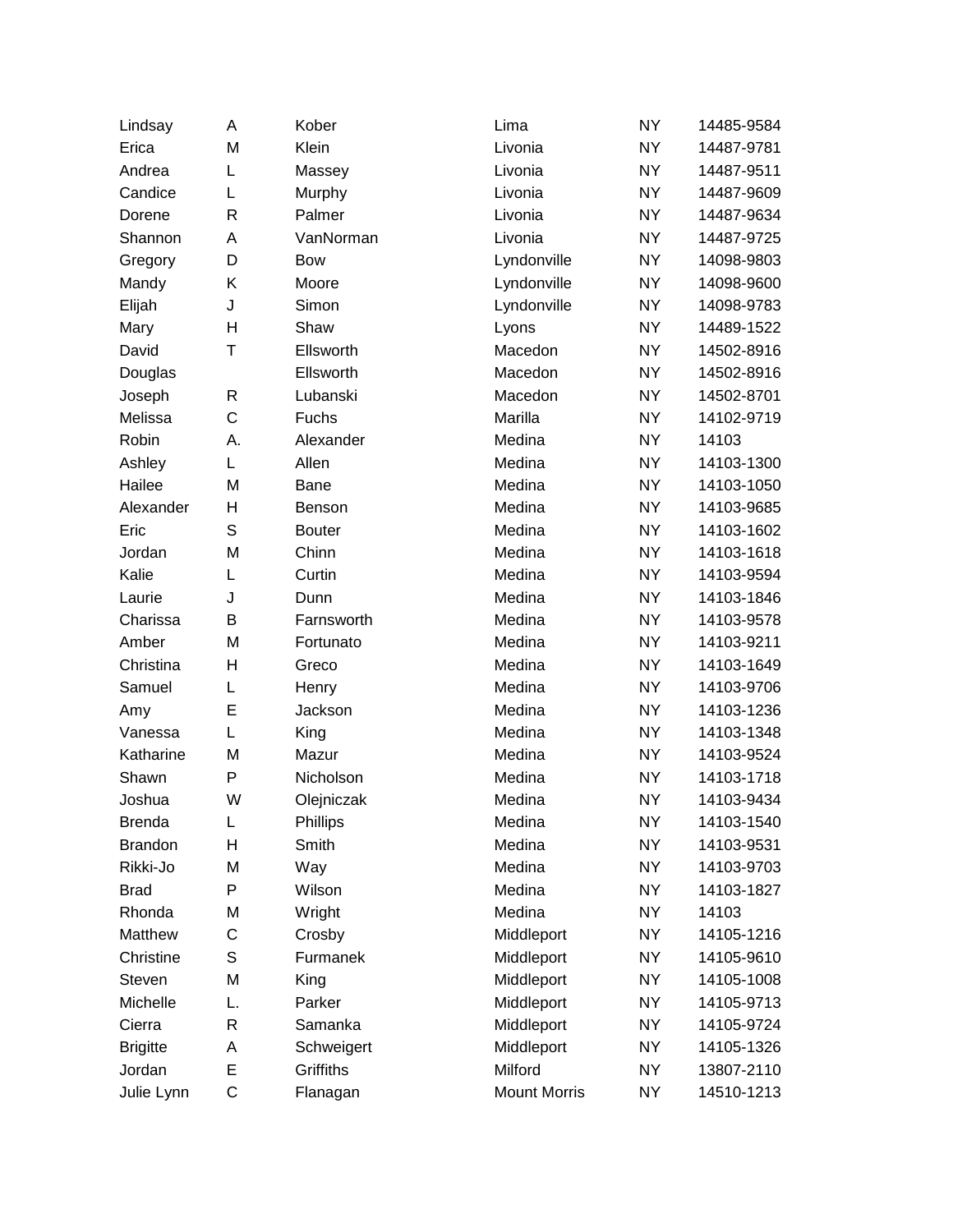| Gary            | P         | Macauley        | <b>Mount Morris</b> | <b>NY</b> | 14510-9731 |
|-----------------|-----------|-----------------|---------------------|-----------|------------|
| Alexander       | L         | Matagne         | <b>Mount Morris</b> | <b>NY</b> | 14510      |
| Kevin           | P         | Stone           | <b>Mount Morris</b> | <b>NY</b> | 14510-1325 |
| Nicholas        | M         | <b>Truax</b>    | <b>Mount Morris</b> | <b>NY</b> | 14510-9447 |
| Marcy           | A         | Washburn        | <b>Mount Morris</b> | <b>NY</b> | 14510-9745 |
| Chelsey         | N         | Woodworth       | <b>Mount Morris</b> | <b>NY</b> | 14510-1333 |
| Amanda          | Κ         | Hart            | North Chili         | <b>NY</b> | 14514-1150 |
| Jessica         | J         | Jurewicz        | North Java          | <b>NY</b> | 14113-9758 |
| Jolanta         | L         | Coles           | North Tonawanda     | <b>NY</b> | 14120-9566 |
| Korey           | F         | Gillen          | Nunda               | <b>NY</b> | 14517-9763 |
| Sarah           | E         | Link            | Nunda               | <b>NY</b> | 14517-1023 |
| Samantha        | G         | Lucier          | Nunda               | <b>NY</b> | 14517-9763 |
| Melissa         | Κ         | Moriarty-Hassan | Nunda               | <b>NY</b> | 14517-9634 |
| Justine         | Α         | Swartz          | Nunda               | <b>NY</b> | 14517-9680 |
| Emily           | A         | <b>Bosse</b>    | Oakfield            | <b>NY</b> | 14125-9712 |
| Jonathon        | M         | Cassiano        | Oakfield            | <b>NY</b> | 14125-9751 |
| Jessica         | R         | Cherry          | Oakfield            | <b>NY</b> | 14125-1118 |
| Lisa            | А.        | Clark           | Oakfield            | <b>NY</b> | 14125-9790 |
| Kaeleigh        |           | Disalvo         | Oakfield            | <b>NY</b> | 14125-9783 |
| Alyssa          | R         | Esola           | Oakfield            | <b>NY</b> | 14125-1108 |
| Casey           | J         | McVay           | Oakfield            | <b>NY</b> | 14125-1102 |
| Teresa          | R         | Natalizia       | Oakfield            | <b>NY</b> | 14125-9441 |
| Kristie         | L         | Scroger         | Oakfield            | <b>NY</b> | 14125-1201 |
| Alyse           | Α         | Shamp           | Oakfield            | <b>NY</b> | 14125-9767 |
| Katie           | R         | Spence          | Oakfield            | <b>NY</b> | 14125-9712 |
| <b>Briaune</b>  | <b>SM</b> | Taylor          | Oakfield            | <b>NY</b> | 14125-1024 |
| Meghan          | E         | Vandersteur     | Oakfield            | <b>NY</b> | 14125-1011 |
| Kelly           | Α         | Wetherby        | Olean               | <b>NY</b> | 14760-9644 |
| Victoria        |           | Soper           | Oswego              | <b>NY</b> | 13126-2456 |
| <b>Brittany</b> | Κ         | Reitz           | Panama              | <b>NY</b> | 14767-9629 |
| James           | M         | <b>Babcock</b>  | Pavilion            | <b>NY</b> | 14525-9601 |
| Trevor          | L         | Berkemeier      | Pavilion            | <b>NY</b> | 14525-9737 |
| Patricia        | A         | <b>Brown</b>    | Pavilion            | <b>NY</b> | 14525-9511 |
| Kaitlin         | L         | <b>Draper</b>   | Pavilion            | <b>NY</b> | 14525-9516 |
| Marissa         | G         | Kingsley        | Pavilion            | <b>NY</b> | 14525-9125 |
| <b>Bailey</b>   | F         | Moag            | Pavilion            | <b>NY</b> | 14525-9310 |
| Cody            | D         | <b>NiCastro</b> | Pavilion            | <b>NY</b> | 14525-9612 |
| Johnathan       |           | Peritore        | Pavilion            | <b>NY</b> | 14525-9138 |
| Catherine       | A         | Perschke        | Pavilion            | <b>NY</b> | 14525-9742 |
| Tim             | A         | VonSanden       | Pavilion            | <b>NY</b> | 14525-9306 |
| Marie           | Ν         | Bouchard        | Perry               | <b>NY</b> | 14530-9713 |
| Michaela        | Α         | <b>Brant</b>    | Perry               | <b>NY</b> | 14530-9544 |
| Dominic         | C         | Chamberlain     | Perry               | <b>NY</b> | 14530-9577 |
| Michelle        | L         | Chamberlain     | Perry               | <b>NY</b> | 14530-9509 |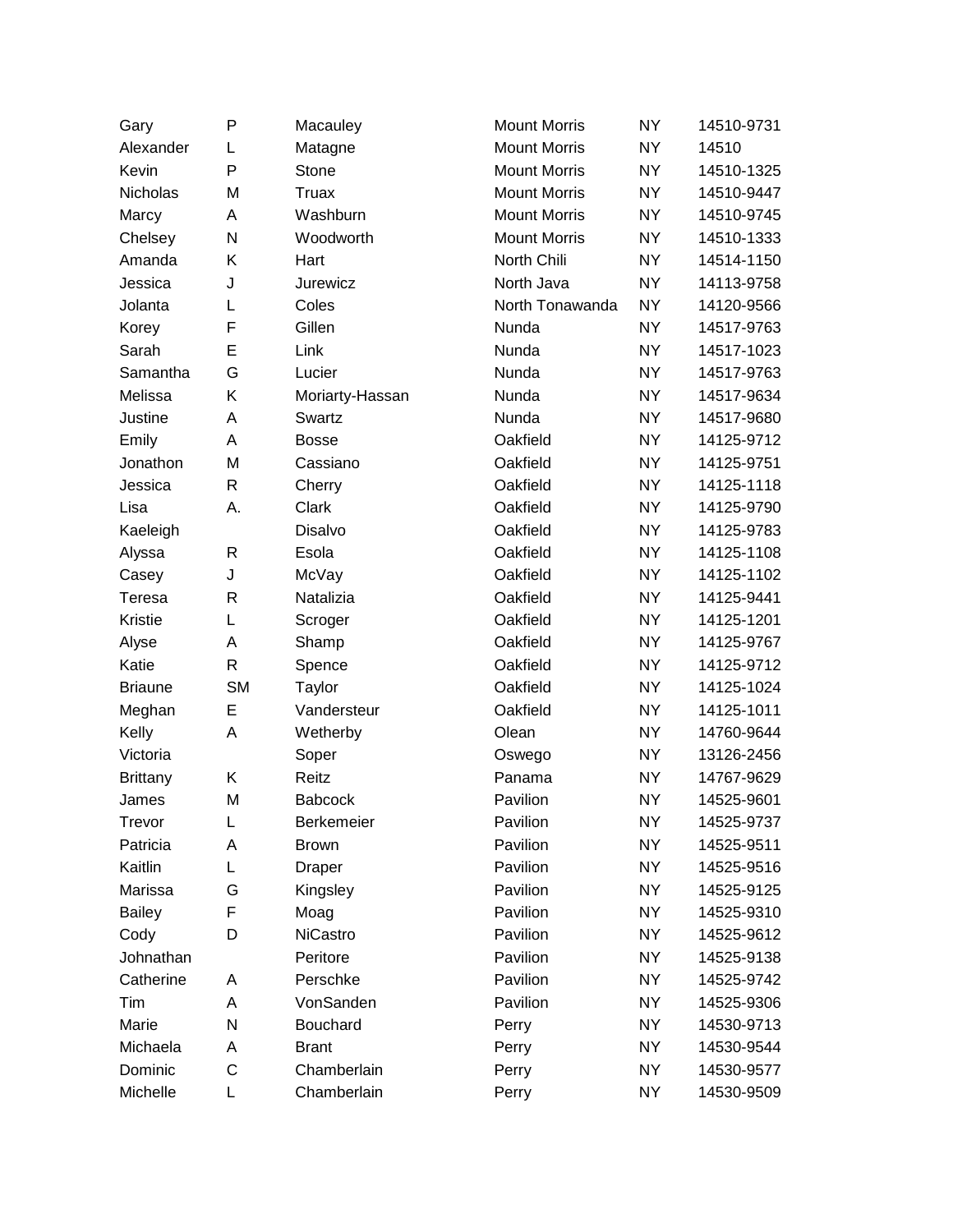| Conley        | Е       | Gayton         | Perry                 | <b>NY</b> | 14530-9726 |
|---------------|---------|----------------|-----------------------|-----------|------------|
| Nicholas      | R       | Herrmann       | Perry                 | <b>NY</b> | 14530-1115 |
| Holly         | A       | Hosmer         | Perry                 | <b>NY</b> | 14530-1252 |
| Karissa       | E       | Schuster       | Perry                 | <b>NY</b> | 14530-1529 |
| Mariah        | M       | Sillen         | Perry                 | <b>NY</b> | 14530-1104 |
| Michelle      | E       | Tallman        | Perry                 | <b>NY</b> | 14530-1620 |
| David         | J       | Wolfanger      | Perry                 | <b>NY</b> | 14530-1022 |
| Kristine      | E       | <b>Burdick</b> | Piffard               | <b>NY</b> | 14533      |
| Jesika        | Τ       | <b>Strain</b>  | Piffard               | <b>NY</b> | 14533-9726 |
| Juliana       |         | Holbrook       | Pittsford             | <b>NY</b> | 14534-3429 |
| Michelle      | R       | Nagle          | Randolph              | <b>NY</b> | 14772-9622 |
| Amy           | J       | <b>Balling</b> | Rochester             | <b>NY</b> | 14609-5303 |
| Emily         | E       | <b>Beattie</b> | Rochester             | <b>NY</b> | 14617-2454 |
| Sharon        |         | <b>Braun</b>   | Rochester             | <b>NY</b> | 14618-5356 |
| Amber         | W       | Coan           | Rochester             | <b>NY</b> | 14622-2255 |
| Tracy         | R       | Hardes         | Rochester             | <b>NY</b> | 14620-3714 |
| Nathan        | D       | Hopkins        | Rochester             | <b>NY</b> | 14624-4322 |
| Ondia         | R       | James          | Rochester             | <b>NY</b> | 14619-1907 |
| Alyssa        | N       | Johnston       | Rochester             | <b>NY</b> | 14606-4648 |
| Laverne       |         | Jones          | Rochester             | <b>NY</b> | 14609-2667 |
| Jennifer      | E       | Katona         | Rochester             | <b>NY</b> | 14606-4358 |
| Lucas         | A       | Minardo        | Rochester             | <b>NY</b> | 14624-1055 |
| Susan         | M       | Muchard        | Rochester             | <b>NY</b> | 14624-4700 |
| Susannah      | M       | Orr            | Rochester             | <b>NY</b> | 14620-2837 |
| Alisha        |         | Ortiz          | Rochester             | <b>NY</b> | 14624-1338 |
| <b>Bryan</b>  | J       | Pankiw         | Rochester             | <b>NY</b> | 14607-2147 |
| Aaron         | C       | Sabin          | Rochester             | <b>NY</b> | 14623-1735 |
| David         | J       | Seward         | Rochester             | <b>NY</b> | 14609-4252 |
| Samantha      | E       | Sicienski      | Rochester             | <b>NY</b> | 14624-1907 |
| Aaron         |         | <b>Sirois</b>  | Rochester             | <b>NY</b> | 14623-4053 |
| Marquita      | D       | Smith          | Rochester             | <b>NY</b> | 14619-1013 |
| Leah          | G       | <b>Staley</b>  | Rochester             | <b>NY</b> | 14624-4043 |
| Kristy        | L       | Taccone        | Rochester             | <b>NY</b> | 14615-1111 |
| Valincia      | D       | Tyson          | Rochester             | <b>NY</b> | 14613-1771 |
| Rebecca       | A       | Wardman        | Rochester             | <b>NY</b> | 14624-1114 |
| Katelyn       | M       | Filozof        | Scottsville           | <b>NY</b> | 14546-9784 |
| Justin        | M       | Winters        | Scottsville           | <b>NY</b> | 14546-9784 |
| James         | Patrick | Devitt         | <b>Silver Springs</b> | <b>NY</b> | 14550-9714 |
| Grace         | т       | <b>Roberts</b> | <b>Silver Springs</b> | <b>NY</b> | 14550-0130 |
| <b>Brandy</b> | L       | Romanelli      | <b>Silver Springs</b> | <b>NY</b> | 14550      |
| Julie         | R       | Downs          | South Byron           | <b>NY</b> | 14557      |
| Jennifer      |         | Wickes         | Speculator            | <b>NY</b> | 12164      |
| Noah          | B       | <b>Bixby</b>   | Spencerport           | <b>NY</b> | 14559-9520 |
| Devir         |         | Gesell         | Spencerport           | <b>NY</b> | 14559-1039 |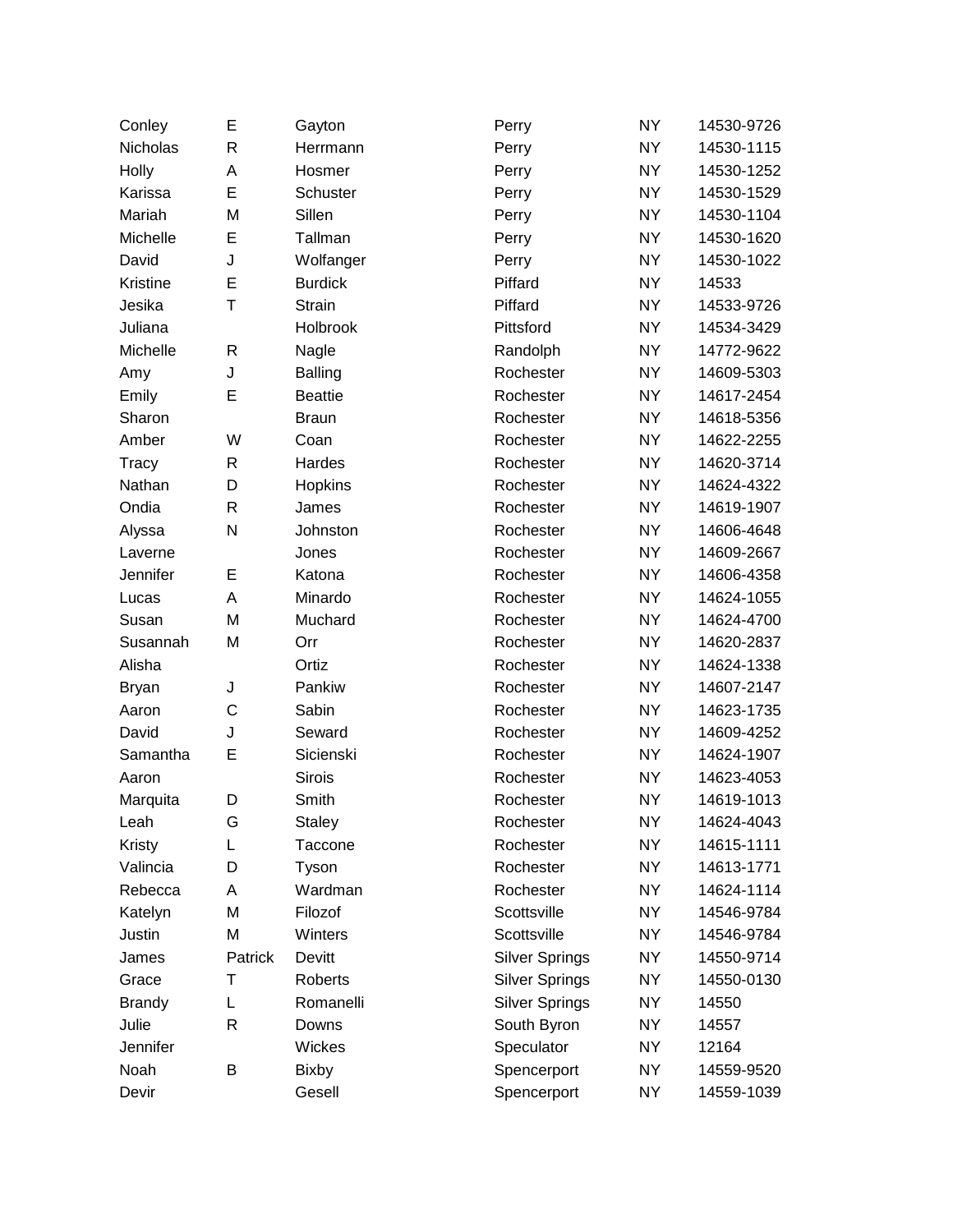| Joshua         |    | Padilla         | Spencerport   | <b>NY</b> | 14559-1907 |
|----------------|----|-----------------|---------------|-----------|------------|
| Leon           | J  | Goodremote      | Springville   | <b>NY</b> | 14141-9217 |
| Kira           | D  | Lilley          | Springville   | <b>NY</b> | 14141-9656 |
| Tyler          |    | Forrester       | Springwater   | <b>NY</b> | 14560-9721 |
| Kenneth        | E  | Keppen          | Springwater   | <b>NY</b> | 14560-9761 |
| Courtney       | C  | Smith           | Springwater   | <b>NY</b> | 14560-9748 |
| Jennifer       | S  | Cone            | Stafford      | <b>NY</b> | 14143-9531 |
| Nicole         | M  | Moody           | Stafford      | <b>NY</b> | 14143      |
| Sarah          | R  | Church          | Strykersville | <b>NY</b> | 14145-9501 |
| Joseph         | E  | Cayea           | Syracuse      | <b>NY</b> | 13211-1412 |
| Jake           | A  | <b>Becker</b>   | Varysburg     | <b>NY</b> | 14167-9761 |
| Luke           | G  | <b>Becker</b>   | Varysburg     | <b>NY</b> | 14167-9761 |
| Jennifer       | L  | Hochmuth        | Varysburg     | <b>NY</b> | 14167-9741 |
| Kenneth        | M  | <b>Kuras</b>    | Varysburg     | <b>NY</b> | 14167-9728 |
| Maghon         | E  | <b>Barkley</b>  | Warsaw        | <b>NY</b> | 14569-9523 |
| Michelle       | M. | <b>Beyer</b>    | Warsaw        | <b>NY</b> | 14569-1428 |
| Charles        | M  | Bonham          | Warsaw        | <b>NY</b> | 14569-9707 |
| Robert         | W  | <b>Boutwell</b> | Warsaw        | <b>NY</b> | 14569-1333 |
| Tristin        | R  | Christie        | Warsaw        | <b>NY</b> | 14569-1132 |
| Jennifer       | M  | Cummins         | Warsaw        | <b>NY</b> | 14569-1347 |
| Emily          | Α  | Fisher          | Warsaw        | <b>NY</b> | 14569-1228 |
| Jennifer       | L  | Fladie          | Warsaw        | <b>NY</b> | 14569      |
| Margaret       | L  | Gayford         | Warsaw        | <b>NY</b> | 14569-9772 |
| Tessa          | Κ  | Hendershott     | Warsaw        | <b>NY</b> | 14569-9744 |
| Megan          | E  | Milroy          | Warsaw        | <b>NY</b> | 14569-9513 |
| James          | R  | Neeley          | Warsaw        | <b>NY</b> | 14569-1412 |
| Allison        | C  | Robb            | Warsaw        | <b>NY</b> | 14569-9312 |
| Cheryl         | L  | Schabloski      | Warsaw        | <b>NY</b> | 14569-9737 |
| Tracy          | L  | Weis            | Warsaw        | <b>NY</b> | 14569-9702 |
| Heidi          | Α  | Young           | Warsaw        | <b>NY</b> | 14569-1321 |
| Shalyn         | L  | Zak             | Warsaw        | <b>NY</b> | 14569-9549 |
| Carmela        | L  | Allen           | Waterport     | <b>NY</b> | 14571-0109 |
| Jonathan       | J  | Simmons         | Waterport     | <b>NY</b> | 14571-9757 |
| Courtney       | А  | Traxler         | Waterport     | <b>NY</b> | 14571-9741 |
| Sierra         | L  | VanWycke        | Waterport     | <b>NY</b> | 14571-9725 |
| Mary           | Ε  | Bendzus-Guck    | Wayland       | <b>NY</b> | 14572-1408 |
| <b>Brandon</b> | L  | Cromp           | Wayland       | <b>NY</b> | 14572-9518 |
| Amanda         | В  | Henchen         | Wayland       | <b>NY</b> | 14572-9766 |
| Alyssa         | J  | Kimbel          | Wayland       | <b>NY</b> | 14572-9393 |
| Shane          | A  | Marble          | Wayland       | <b>NY</b> | 14572-9703 |
| Noelle         | C  | Marinilli       | Wayland       | <b>NY</b> | 14572-9419 |
| Marissa        | M  | O'Neal          | Wayland       | <b>NY</b> | 14572-9517 |
| Gregory        | O  | Pettinger       | Wayland       | <b>NY</b> | 14572-1204 |
| Golda          | A  | Robinson        | Wayland       | <b>NY</b> | 14572-9525 |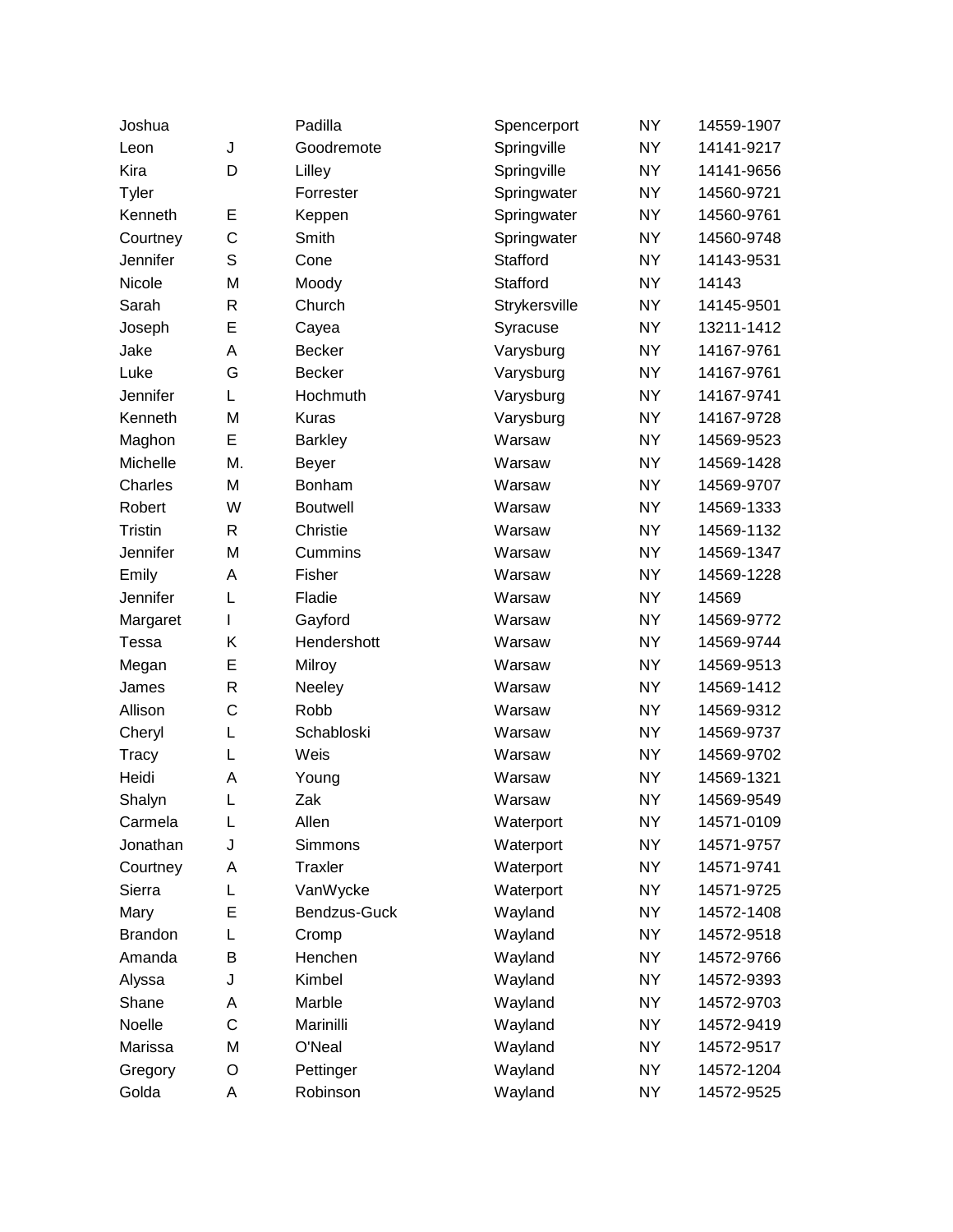| Amber           | N            | Vosburgh   | Wayland            | NY.       | 14572-9210 |
|-----------------|--------------|------------|--------------------|-----------|------------|
| Joshua          | C            | Wright     | Wayland            | <b>NY</b> | 14572-9303 |
| Joshua          | L            | Mann       | Webster            | NY.       | 14580-8846 |
| Paul            |              | Rulli      | Webster            | NY.       | 14580-9194 |
| Shawn           | P            | Durandetto | <b>West Valley</b> | NY        | 14171      |
| Megan           | E            | Hebdon     | <b>West Valley</b> | NY.       | 14171-9721 |
| Taylor          |              | Anthony    | Wolcott            | NY.       | 14590-9715 |
| Russell         | J.           | Bly        | Wyoming            | NY        | 14591-9703 |
| Carrie          | Е            | Greig      | Wyoming            | <b>NY</b> | 14591-9726 |
| Karli           | M            | Plowe      | Wyoming            | <b>NY</b> | 14591-9558 |
| Jenna           | М            | Winspear   | Wyoming            | NY.       | 14591-9543 |
| Jason           | A            | Dieter     | York               | <b>NY</b> | 14592      |
| Lekha           | R.           | Anderson   | Minneapolis        | ΜN        | 55407-3248 |
| Mara            | E            | Corbett    | Monroe             | <b>NC</b> | 28110-9458 |
| Johnathan       | $\mathsf{C}$ | Mulhall    | Cleveland          | OН        | 44105-1207 |
| Alexander       | R            | Lyons      | Sayre              | PA        | 18840-1733 |
| Theresa         | L            | Warner     | North Tazewell     | VA        | 24630-9370 |
| <b>Brittany</b> |              | Ashley     | Grafton            | W١        | 53024-9484 |

## INTERNATIONAL STUDENTS

| Wilson  |       | Cardoso                                | <b>Brazil</b> |
|---------|-------|----------------------------------------|---------------|
| Maira   |       | de Costa Ferreira                      | Brazil        |
| Elder   |       | de Jesus Ferreira da Silva             | <b>Brazil</b> |
| Camille | С     | de Medonca                             | Brazil        |
| Dayvid  | Bruno | Fernandes da Silva<br>Henrique de Melo | Brazil        |
| Jose    | Paulo | Fernandes                              | Brazil        |
| Ronald  | J     | Lynch                                  | Ireland       |
| Ryoka   |       | Beppu                                  | Japan         |
| Chihiro |       | Furukawa                               | Japan         |
| Ryo     |       | Gogami                                 | Japan         |
| Erina   |       | Hayashi                                | Japan         |
| Miku    |       | Ishikawa                               | Japan         |
| Yuka    |       | Kozono                                 | Japan         |
| Kenya   |       | Matsushita                             | Japan         |
| Manami  |       | Mizunami                               | Japan         |
| Asahi   |       | Nakamigawa                             | Japan         |
| Shiori  |       | Naya                                   | Japan         |
| Megumi  |       | Nozaka                                 | Japan         |
| Yuki    |       | Sasao                                  | Japan         |
| Sohei   |       | Sasho                                  | Japan         |
| Mei     |       | Sato                                   | Japan         |
| Yui     |       | Satoh                                  | Japan         |
| Yukiko  |       | Shibatani                              | Japan         |